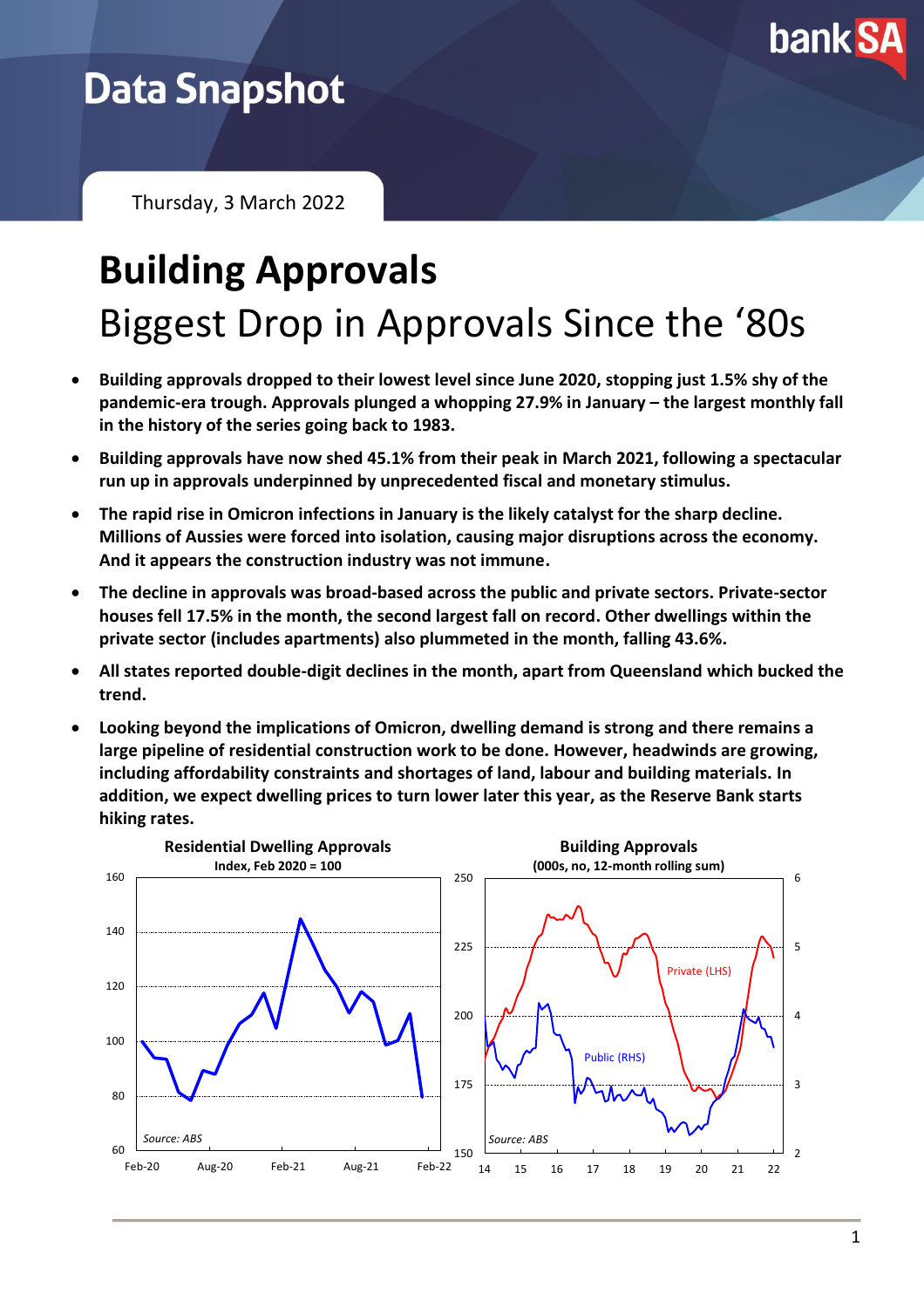Building approvals dropped to their lowest level since June 2020, stopping just 1.5% shy of the pandemic-era trough. Approvals plunged a whopping 27.9% in January – the largest monthly fall in the history of the series going back to 1983.

The result smashed consensus expectations of a 3.0% monthly decline and more than unwound a cumulative increase of 11.7% over November and December. Building approvals have now shed 45.1% from their peak in March 2021, following a spectacular run up in approvals underpinned by unprecedented fiscal and monetary stimulus, including the governments HomeBuilder program. The record monthly fall also takes the number of approvals more than 20% below pre-pandemic levels, as of February 2020 and extends the annual fall in approvals to 24.1%.

The rapid rise in Omicron infections across the country in January is the likely catalyst for the spectacular decline. Millions of Aussies were forced to isolate due to infection or as a 'close contact' in January, causing major disruptions across the economy. And it appears the construction industry was not immune.

The decline in approvals was broad-based across the public and private sectors. Private-sector houses fell 17.5% in the month, the second largest fall on record and the largest monthly fall in more than 21 years, since before the introduction of GST. The result is the third consecutive monthly fall in private-sector-house approvals, taking the number of approvals below pre-pandemic levels for the first time since June 2020. Private-sector-house approvals are 29.0% lower over the year to January and have plunged almost 43% from April's peak.

Approvals for other dwellings within the private sector also plummeted in the month, falling 43.6%, following a 29.6% rise in December. Other dwelling approvals, which include higher density dwellings such as units and apartments, are generally more volatile month to month. However, January's move was the second largest on record, highlighting the magnitude of the move notwithstanding the series volatility.

Public-sector houses were down 8.0% in the month, while approvals for other dwellings in the public sector almost halved – falling 47.9%. Similarly, non-residential approvals fell sharply in January, dropping 33.5%. Both public and non-residential approvals are prone to higher month to month volatility, but the direction of the move illuminates the breadth of the Omicron impact.



There was little upside in approvals across the states in January. All states reported double-digit declines in the month, apart from Queensland. QLD bucked the trend with a less than flattering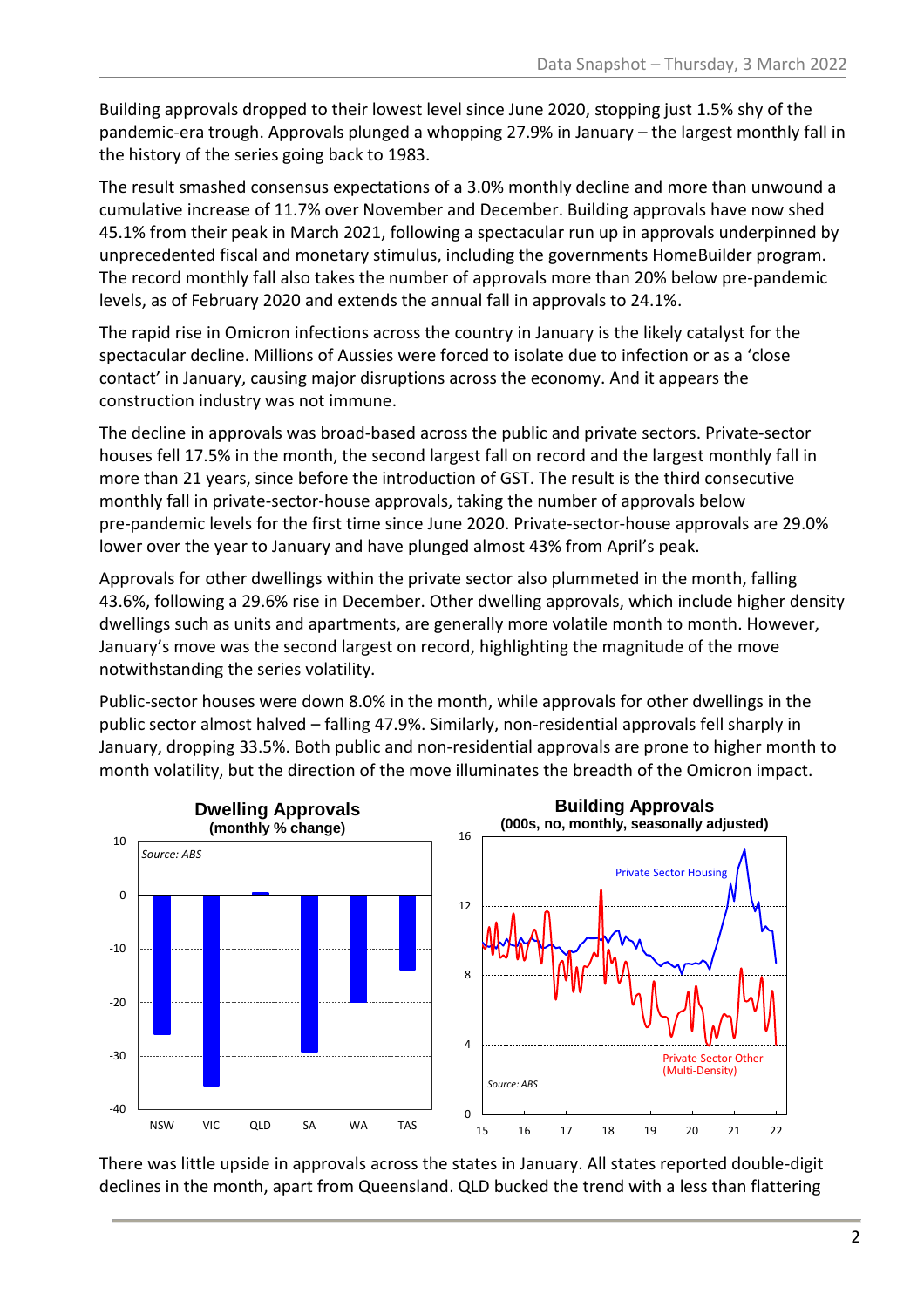0.5% gain, underpinned by a 40.6% jump in private-sector multi-density dwellings. Victoria (-35.5%) led the declines across the states, followed by SA (-29.2%), NSW (25.9%), WA (-19.9%) and Tasmania (-13.9%).

The data tells a similar story for private-sector-house approvals, which declined by more than 10% in every state. Building approvals have returned below pre-pandemic levels in NSW, Victoria and Tasmania, while approvals in each state are below the levels seen in January 2021.

### **Outlook**

The Omicron outbreak had a considerable impact on building approvals over January, however, the effects are expected to be short lived. Looking beyond the implications of Omicron, dwelling demand is strong. It is supported by low interest rates, and there remains a large pipeline of residential construction work to be done, which was accumulated during the run-up of approvals over late 2020 and 2021.

However, headwinds are growing, including affordability constraints and shortages of land, labour and building materials. In addition, we expect dwelling prices to turn lower later this year, as the Reserve Bank starts a rate-hike cycle.

> **Jameson Coombs, Associate Economist** Ph: 0401 102 789